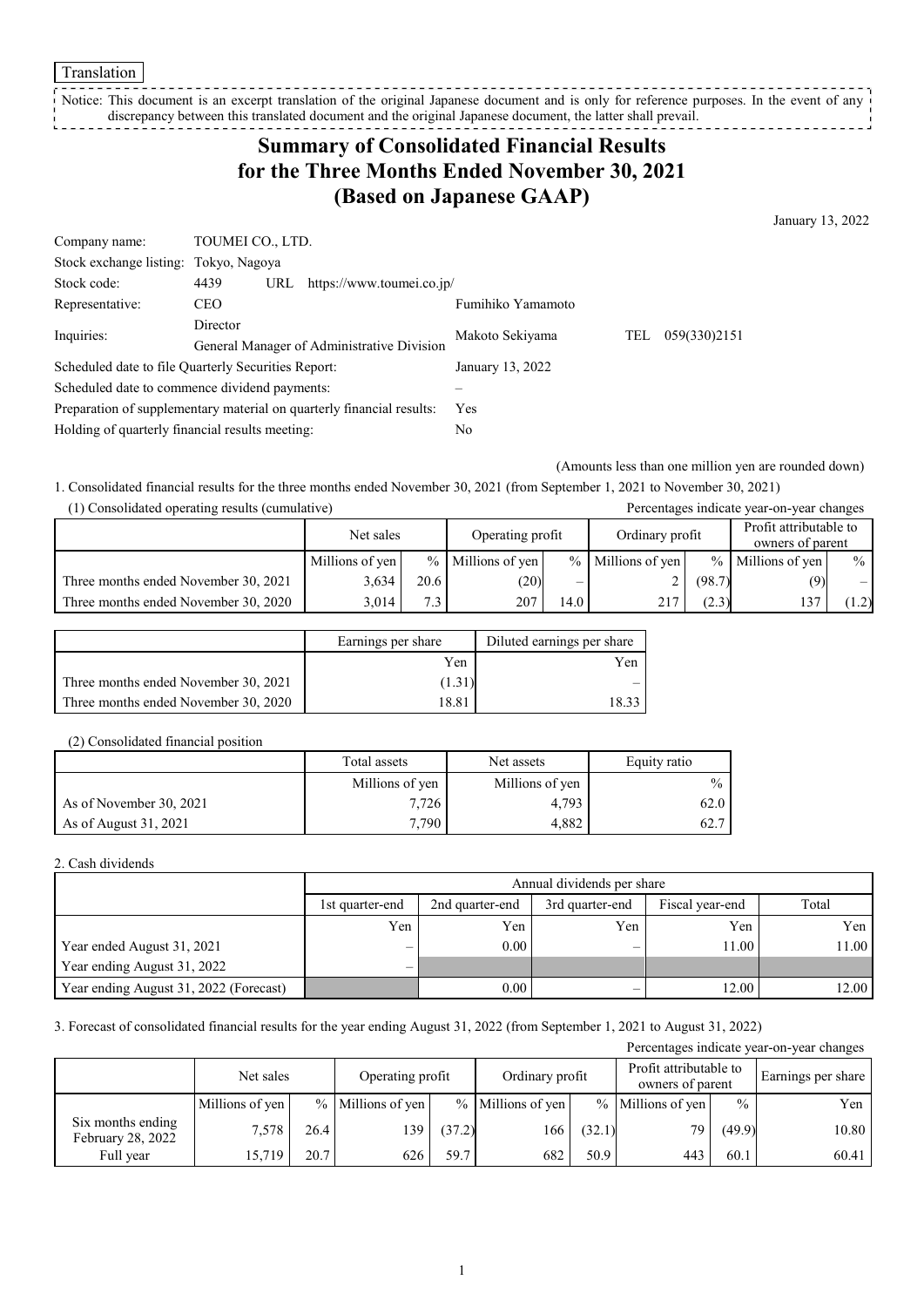| 4. Notes                                                                                                                  |                                                                                        |                                 |     |                  |  |
|---------------------------------------------------------------------------------------------------------------------------|----------------------------------------------------------------------------------------|---------------------------------|-----|------------------|--|
| (1) Changes in significant subsidiaries during the three months ended November 30, 2021                                   |                                                                                        |                                 | No  |                  |  |
|                                                                                                                           | (changes in specified subsidiaries resulting in the change in scope of consolidation): |                                 |     |                  |  |
| (2) Application of special accounting methods for preparing quarterly consolidated financial statements:                  | <b>Yes</b>                                                                             |                                 |     |                  |  |
| (3) Changes in accounting policies, changes in accounting estimates, and restatement of prior period financial statements |                                                                                        |                                 |     |                  |  |
| Changes in accounting policies due to revisions to accounting standards and other regulations:                            |                                                                                        |                                 | Yes |                  |  |
| Changes in accounting policies due to other reasons:                                                                      | No                                                                                     |                                 |     |                  |  |
| Changes in accounting estimates:                                                                                          | No                                                                                     |                                 |     |                  |  |
| Restatement of prior period financial statements:                                                                         |                                                                                        |                                 |     |                  |  |
| (4) Number of issued shares (common shares)                                                                               |                                                                                        |                                 |     |                  |  |
| Total number of issued shares at the end of the period (including treasury shares)                                        |                                                                                        |                                 |     |                  |  |
| As of November 30, 2021                                                                                                   | 7,341,900 shares                                                                       | As of August 31, 2021           |     | 7,341,900 shares |  |
| Number of treasury shares at the end of the period                                                                        |                                                                                        |                                 |     |                  |  |
| As of November 30, 2021                                                                                                   |                                                                                        | 377 shares                      |     |                  |  |
| Average number of shares during the period (cumulative from the beginning of the fiscal year)                             |                                                                                        |                                 |     |                  |  |
| Three months ended November 30,                                                                                           |                                                                                        | Three months ended November 30, |     |                  |  |
| 7,341,507 shares<br>2021<br>2020                                                                                          |                                                                                        |                                 |     | 7,332,785 shares |  |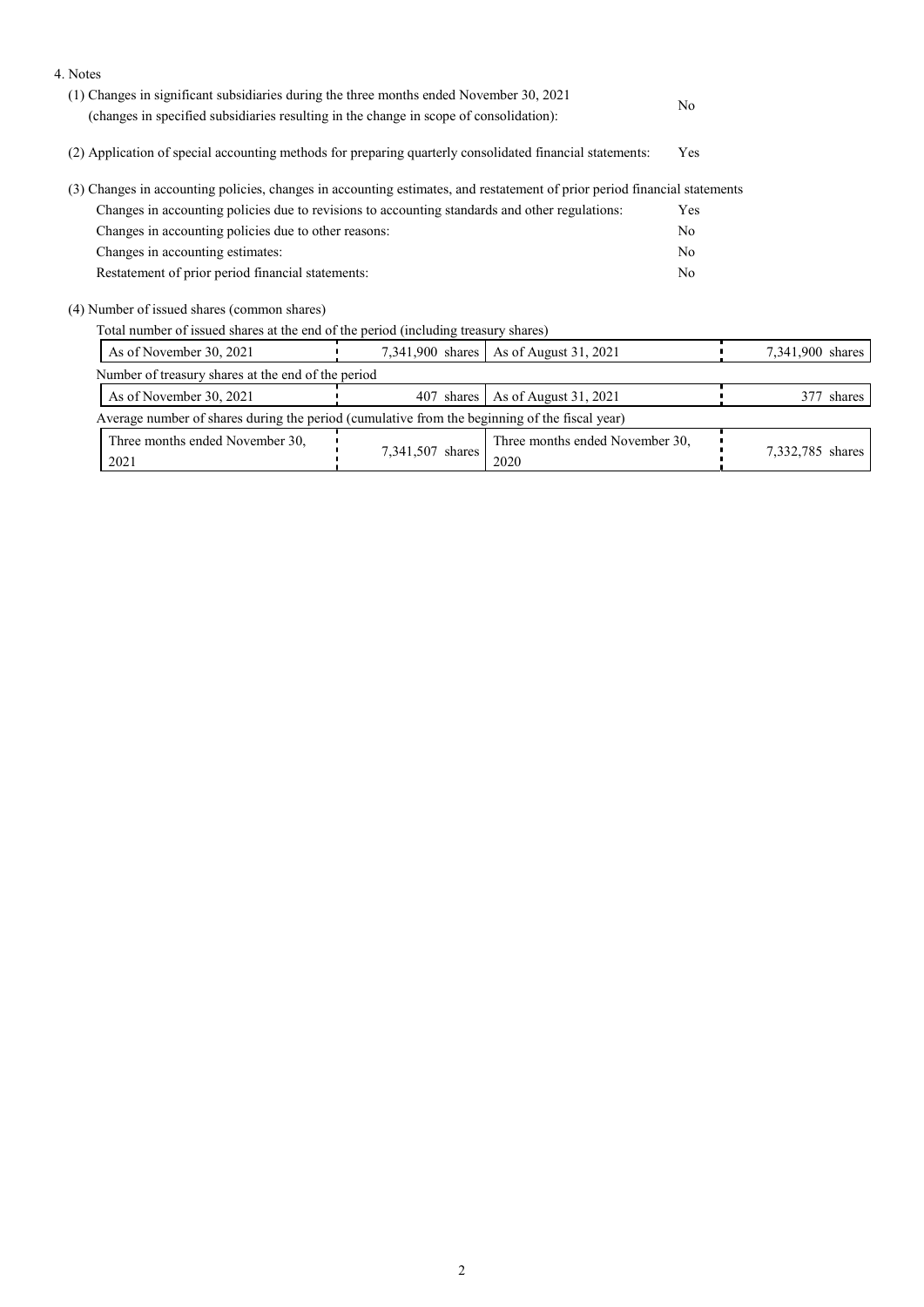## **Quarterly consolidated financial statements**

**Consolidated balance sheets** 

|                                        |                       | (Thousands of yen)      |
|----------------------------------------|-----------------------|-------------------------|
|                                        | As of August 31, 2021 | As of November 30, 2021 |
| Assets                                 |                       |                         |
| Current assets                         |                       |                         |
| Cash and deposits                      | 2,985,268             | 2,584,253               |
| Notes and accounts receivable - trade  | 3,746,212             | 3,874,471               |
| Merchandise and finished goods         | 4,769                 | 6,517                   |
| Raw materials and supplies             | 118,849               | 107,361                 |
| Other                                  | 169,688               | 264,374                 |
| Allowance for doubtful accounts        | (22,167)              | (23, 464)               |
| Total current assets                   | 7,002,620             | 6,813,514               |
| Non-current assets                     |                       |                         |
| Property, plant and equipment          | 329,587               | 325,233                 |
| Intangible assets                      | 16,221                | 15,734                  |
| Investments and other assets           |                       |                         |
| Investment securities                  | 23,766                | 25,398                  |
| Deferred tax assets                    | 52,367                | 59,567                  |
| Other                                  | 403,421               | 524,015                 |
| Allowance for doubtful accounts        | (37, 136)             | (37, 136)               |
| Total investments and other assets     | 442,418               | 571,844                 |
| Total non-current assets               | 788,226               | 912,812                 |
| Total assets                           | 7,790,846             | 7,726,327               |
| Liabilities                            |                       |                         |
| <b>Current</b> liabilities             |                       |                         |
| Notes and accounts payable - trade     | 1,438,503             | 1,409,321               |
| Short-term borrowings                  | 100,000               | 100,000                 |
| Accounts payable - other               | 313,120               | 349,649                 |
| Income taxes payable                   | 66,542                | 14,952                  |
| Provision for bonuses                  | 56,779                | 16,751                  |
| Provision for sales promotion expenses | 1,148                 | 636                     |
| Other                                  | 76,175                | 185,429                 |
| Total current liabilities              | 2,052,269             | 2,076,740               |
| Non-current liabilities                |                       |                         |
| Long-term borrowings                   | 800,000               | 800,000                 |
| Asset retirement obligations           | 50,754                | 50,799                  |
| Other                                  | 5,520                 | 5,780                   |
| Total non-current liabilities          | 856,275               | 856,579                 |
| Total liabilities                      | 2,908,544             | 2,933,319               |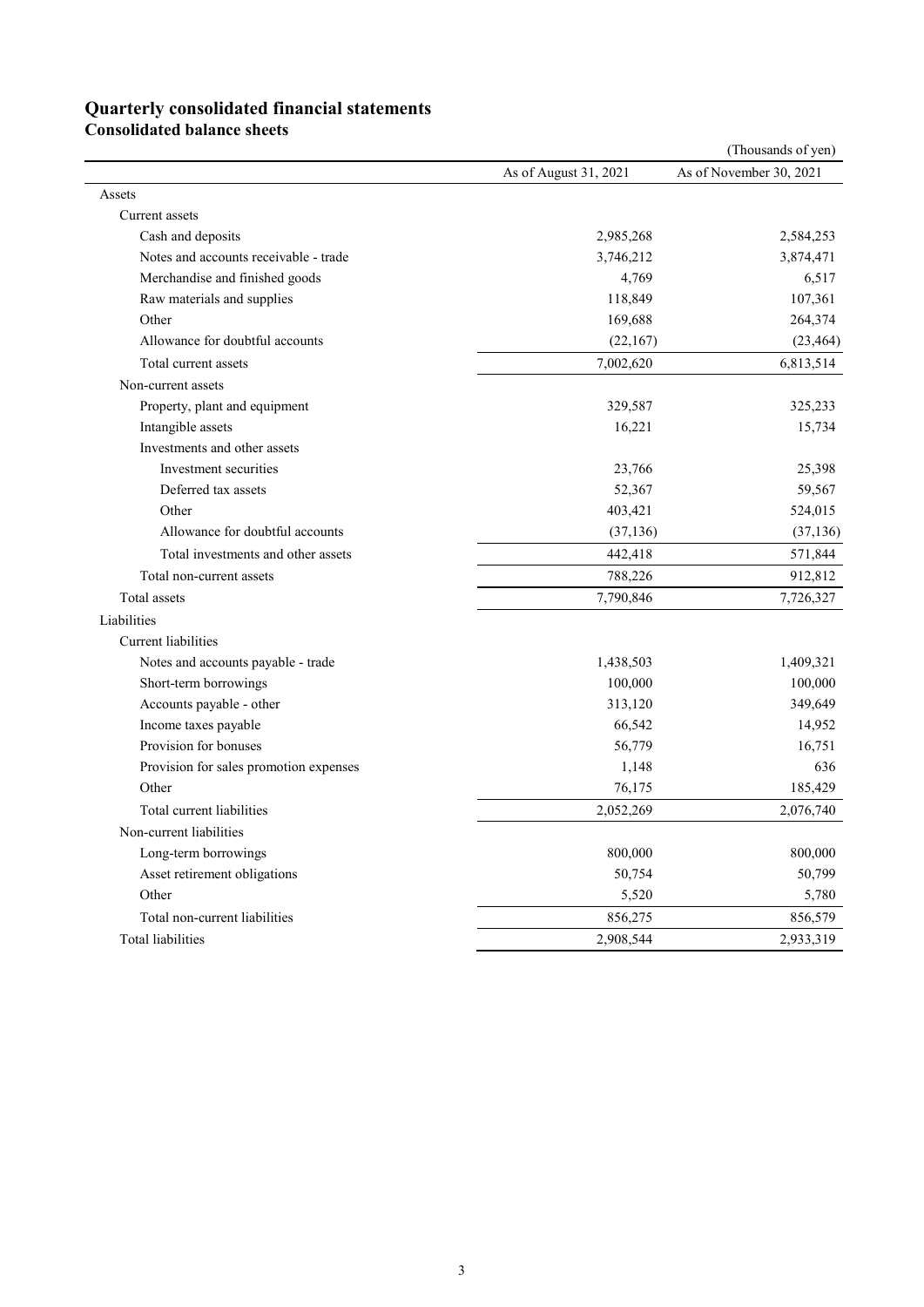|                                                       |                       | (Thousands of yen)      |
|-------------------------------------------------------|-----------------------|-------------------------|
|                                                       | As of August 31, 2021 | As of November 30, 2021 |
| Net assets                                            |                       |                         |
| Shareholders' equity                                  |                       |                         |
| Share capital                                         | 607,690               | 607,690                 |
| Capital surplus                                       | 597,690               | 597,690                 |
| Retained earnings                                     | 3,661,087             | 3,570,688               |
| Treasury shares                                       | (415)                 | (451)                   |
| Total shareholders' equity                            | 4,866,051             | 4,775,617               |
| Accumulated other comprehensive income                |                       |                         |
| Valuation difference on available-for-sale securities | 16,251                | 17,390                  |
| Total accumulated other comprehensive income          | 16,251                | 17,390                  |
| Total net assets                                      | 4,882,302             | 4,793,007               |
| Total liabilities and net assets                      | 7,790,846             | 7,726,327               |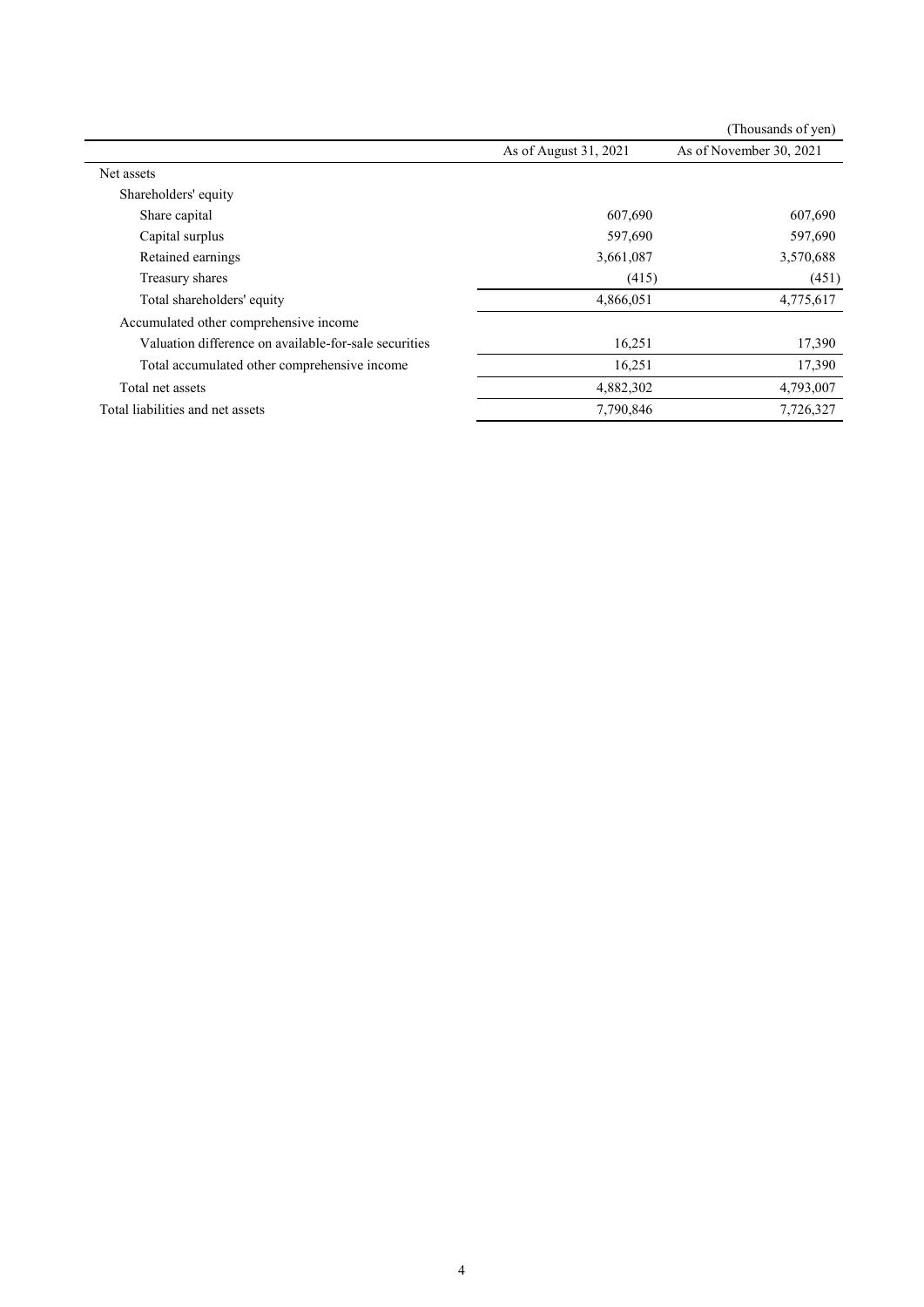#### **Consolidated statements of income (cumulative) and consolidated statements of comprehensive income (cumulative)**

**Consolidated statements of income (cumulative)**

|                                                |                    | (Thousands of yen) |
|------------------------------------------------|--------------------|--------------------|
|                                                | Three months ended | Three months ended |
|                                                | November 30, 2020  | November 30, 2021  |
| Net sales                                      | 3,014,557          | 3,634,105          |
| Cost of sales                                  | 1,940,022          | 2,723,337          |
| Gross profit                                   | 1,074,534          | 910,768            |
| Selling, general and administrative expenses   | 867,291            | 931,608            |
| Operating profit (loss)                        | 207,242            | (20, 839)          |
| Non-operating income                           |                    |                    |
| Interest income                                | 835                | 490                |
| Gain on settlement of liabilities              | 9,311              | 22,461             |
| Other                                          | 1,708              | 1,938              |
| Total non-operating income                     | 11,855             | 24,890             |
| Non-operating expenses                         |                    |                    |
| Interest expenses                              | 1,872              | 1,310              |
| Other                                          | 30                 | $\mathbf{0}$       |
| Total non-operating expenses                   | 1,902              | 1,310              |
| Ordinary profit                                | 217,195            | 2,739              |
| Profit before income taxes                     | 217,195            | 2,739              |
| Income taxes                                   | 79,278             | 12,381             |
| Profit (loss)                                  | 137,916            | (9,641)            |
| Profit (loss) attributable to owners of parent | 137,916            | (9,641)            |